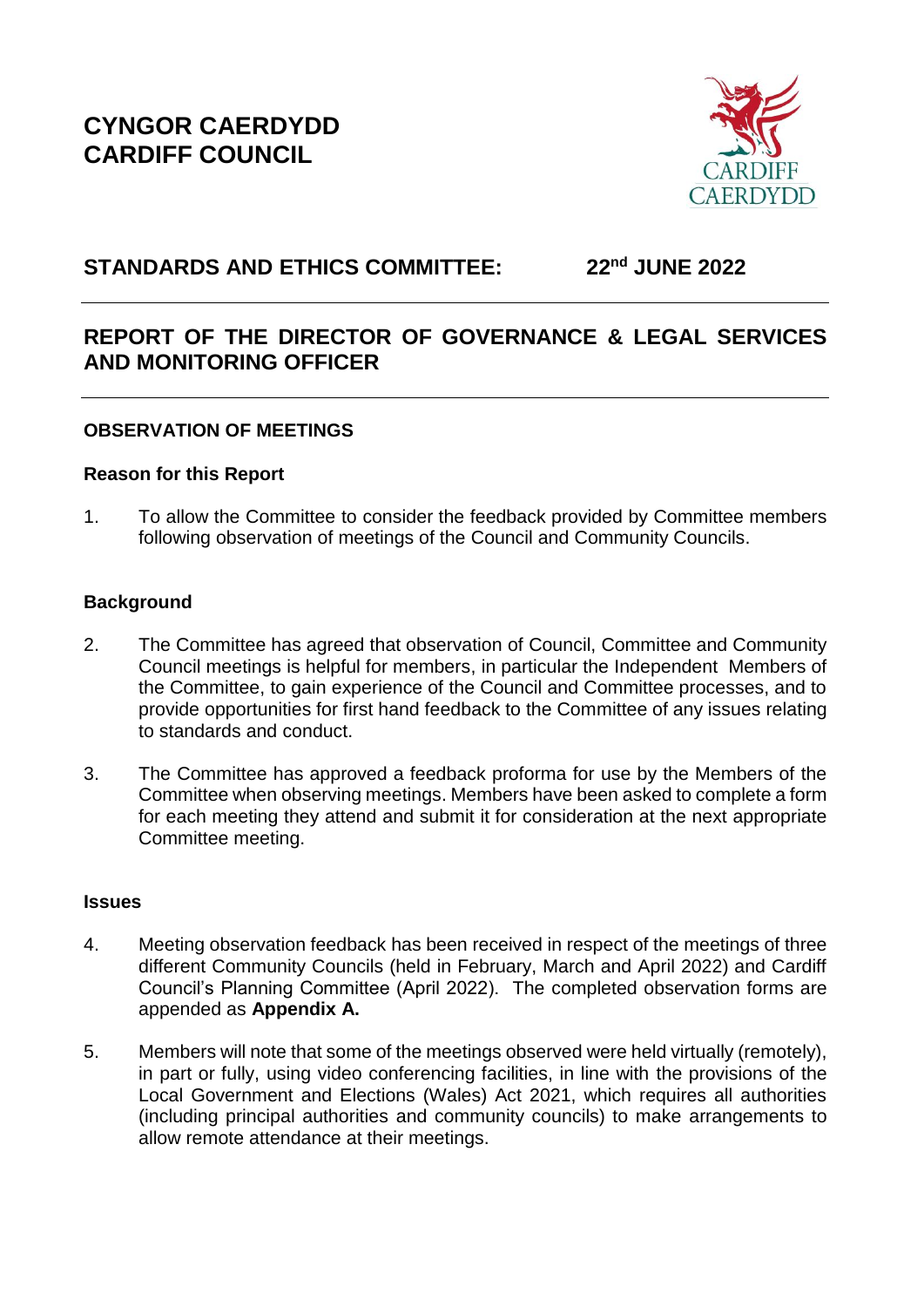- 6. Members will be pleased to note that the feedback is very positive overall in relation to standards of conduct as well as the management of the meetings and access to information. The feedback has been shared with the Clerks to the respective Community Councils and the Chair of the Planning Committee, as applicable.
- 7. Details of all forthcoming Council, Committee and Cabinet meetings are listed in the calendar of meetings, which is regularly circulated to Standards and Ethics Committee members and is published on the Council's website, here: <http://cardiff.moderngov.co.uk/mgCalendarMonthView.aspx?GL=1&bcr=1&LLL=0> Independent members, and in particular, newly appointed members, are encouraged to observe a full Council meeting and a Committee meeting.
- 8. Details of forthcoming Community Council meetings are published on the respective Councils' websites. Members are similarly encouraged to observe a Community Council meeting. Members are advised to contact the Clerk to confirm the meeting is going ahead and to check arrangements for attending. Community Council website links and Clerks contact details are accessible here: [https://www.cardiff.gov.uk/ENG/Your-Council/Voting-and-elections/Community](https://www.cardiff.gov.uk/ENG/Your-Council/Voting-and-elections/Community-councils/Pages/Community-councils.aspx)[councils/Pages/Community-councils.aspx](https://www.cardiff.gov.uk/ENG/Your-Council/Voting-and-elections/Community-councils/Pages/Community-councils.aspx)

#### **Legal Implications**

9. There are no direct legal implications arising from the content of this report.

#### **Financial Implications**

10. There are no direct financial implications arising from this report.

#### **RECOMMENDATION**

The Committee is recommended to:

- (1) Note the meeting observation feedback received, as set out in **Appendix A** to the report and make any comments considered appropriate;
- (2) Instruct the Monitoring Officer to share the feedback and any comments made by the Committee with the relevant Clerk to the Community Council or Committee Chair, as appropriate; and
- (3) Continue to observe meetings of the Council, Committees and Community Councils and provide feedback to the Committee.

#### **Davina Fiore Director of Governance and Legal Services and Monitoring Officer**  18th May 2022